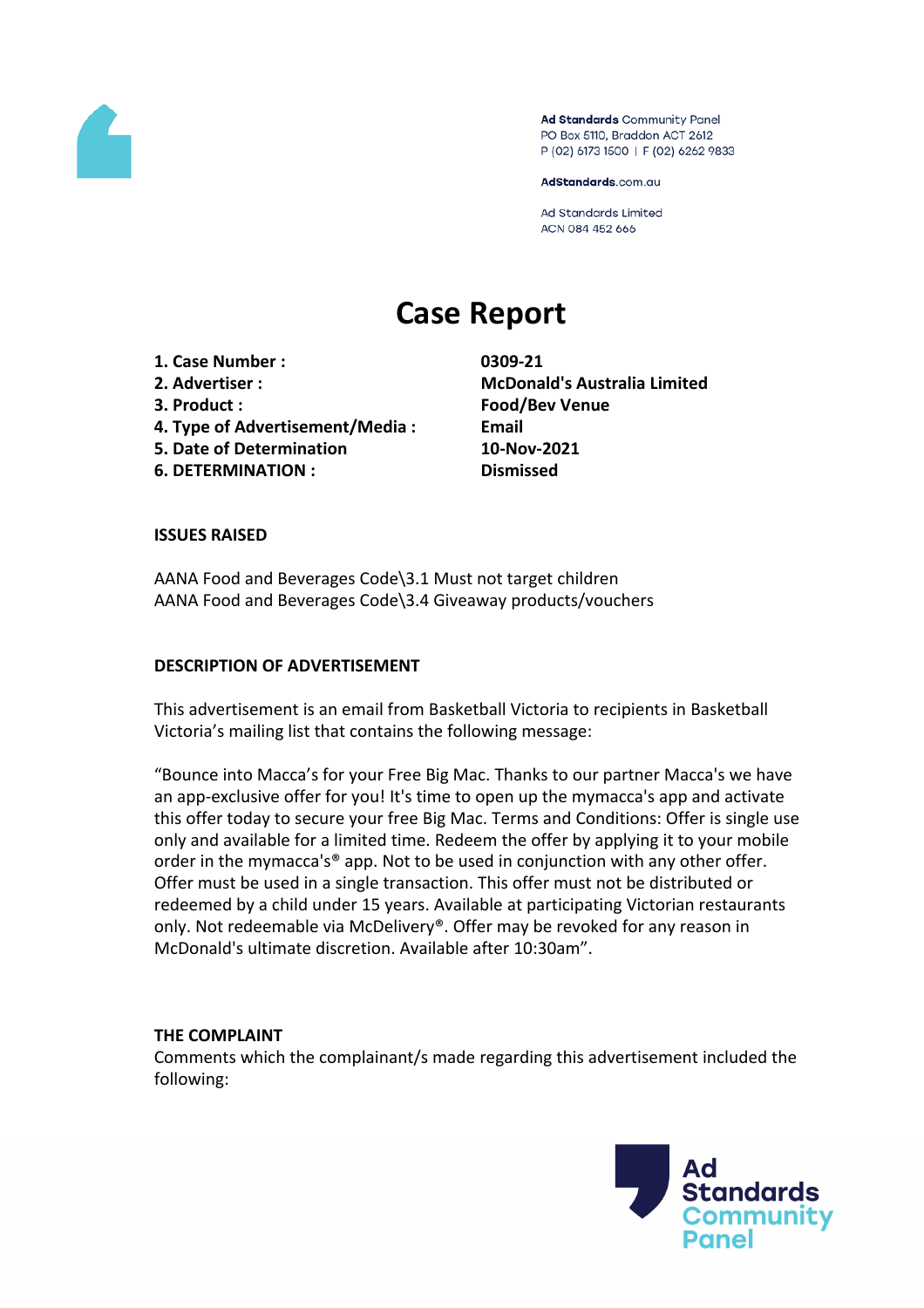

*Parents' Voice is a movement of parents from across Australia who advocate for improved food and physical activity environments for Australian children. Parents' Voice is financially supported by Diabetes Victoria and VicHealth.*

*This advertisement was sent to us for further action by a concerned parent member after their 13-year-old child received it via direct email.*

*"I signed my 13-year-old up for a summer season of basketball with a local club last week. This email arrived today. I could not be more horrified. Not just a McDonald's burger offer (no healthy option) but also a mandatory Macca's smartphone app install required. That also means registering for an account. Just shocking to see kids sport so compromised."*

*We agree with this parent, and would like to bring your attention to the following points.*

*The advertisement breaches the overall intent of the AFGC Quick Service Restaurant Industry Initiative for Responsible Advertising and Marketing to Children (QSRI), namely that advertisements directed to children should represent and encourage healthier dietary choices.*

*McDonald's Australia and Basketball Victoria would've been fully aware of the age of the children that were targeted by this email and have actively chosen to send this promotion directly to them.*

*McDonald's Australia is a signatory to the QSRI, and under S1.5. Children's Sporting Events signatories must not give away food to children under 14 years of age that do not meet the Nutrition Criteria. A Big Mac is not a children's burger and with each burger containing 2360kJ, 11.8g saturated fat and 1020mg of sodium, a Big Mac clearly does not meet the QSRI Nutrition Criteria.*

*In particular, under Schedule 2 Nutrition Criteria, the meal must include a main and a drink and be under a total of 2770kJ per meal. Although the email promotes the Big Mac and not a meal, if the Big Mac is consumed with a small Coca-Cola the total kilojoules is 2789kJ and if it is consumed with a Pop Top Apple Juice the total kilojoules for the meal is 2873kJ. These are just illustrations, the advertisement does not suggest a drink, which means it is not a 'meal' and a further breach of the QSRI.*

*Additionally, a Big Mac has 0.5g of saturated fat per 100kJ (above the maximum limit of 0.4g/100kJ), and 1020mg of sodium per serve (above the maximum limit of 650mg per serve).*

*Children should not be encouraged with a free offer to purchase food they should not be consuming, especially when it involves downloading and signing up for the mymaccas app. Making this advertisement is a clear breach of the QSRI.*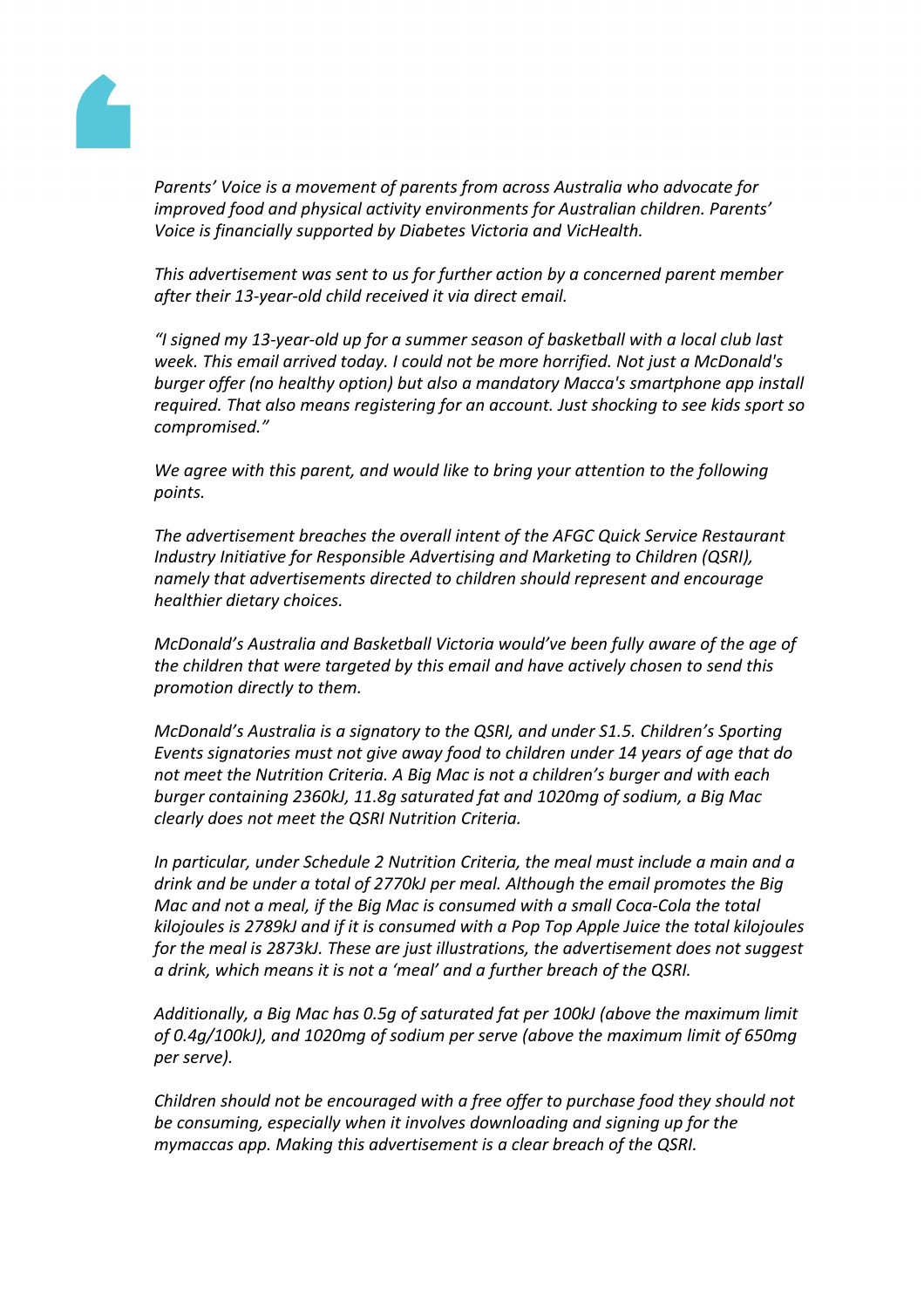

*Parents' Voice, therefore, formally requests that the ASB investigates this issue, with a view to directing McDonald's Australia and Basketball Victoria to cease this promotion.*

## **THE ADVERTISER'S RESPONSE**

Comments which the advertiser made in response to the complainant/s regarding this advertisement include the following:

*Thank you for requesting a response to complaint number 0309-21 (Complaint).*

*We note that the Complaint has raised issues under the following codes of practice: AANA Food and Beverages Advertising Code – sections 3.1 and 3.4;*

*McDonald's takes its obligations seriously in respect of adherence to all the codes of practice administered by Ad Standards. McDonald's entirely refutes any suggestion in the complaint or otherwise that the email advertisement breaches the Codes. Please see details below.*

## *AANA Food and Beverages Advertising Code*

*In the current case, the complaint notes that the email was sent to a 13-year-old child after the parent signed them up to a local basketball competition. The complaint also claims that "McDonald's Australia and Basketball Victoria would've been fully aware of the age of the children that were targeted by this email and have actively chosen to send this promotion directly to them". As well as "children should not be encouraged with a free offer to purchase food they should not be consuming, especially when it involves downloading and signing up for the mymaccas app".*

*Section 3.1 of the Code: Is the post advertising or marketing communication that targets children?*

*Section 3.1 of the code provides the following: "Advertising (including sponsorship advertising) of Occasional Food or Beverage Products must not target Children"*

*We refer to the AANA Food and Beverages Advertising Code Practice Notice regarding section 3.1 which states that "Advertisers must be able to demonstrate that they have evaluated or that care has been taken to evaluate the expected average audience composition before the placement of Occasional Food or Beverage advertisements to ensure they are not targeted at children."*

*In partnering with Basketball Victoria, McDonald's provided clear instructions to Basketball Victoria that the email must only be distributed to those over the age of 15, and such instructions were provided verbally and also in writing. In this regard, please refer to Annexure B*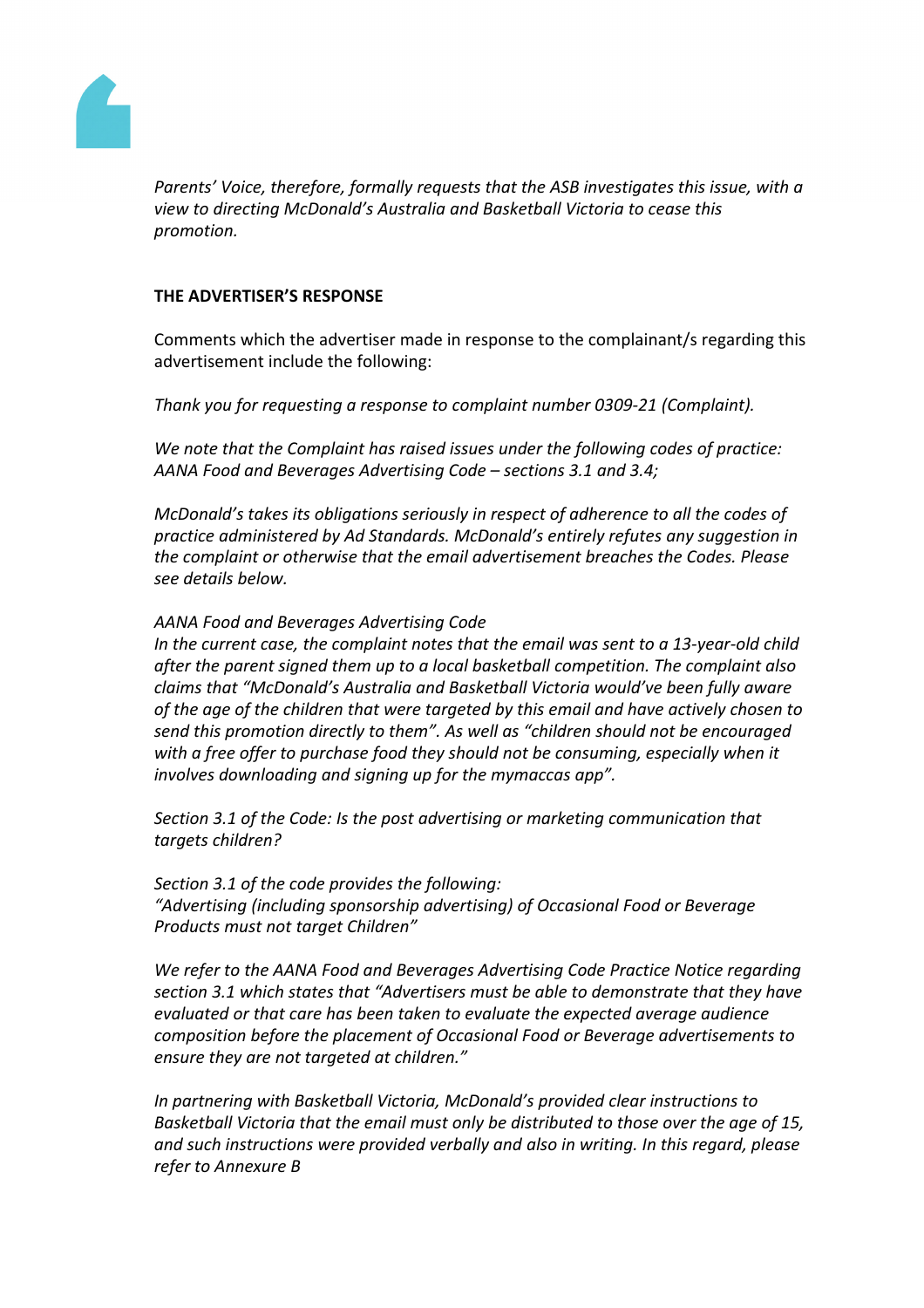

*In addition, we ensured that only a person over the age of 15 can redeem the offer, this restriction is clearly stated in the terms and conditions that "Offer must not be distributed or redeemed by a child under 15 years". In this regard, please refer to Annexure A.*

*We submit that McDonald's has carefully evaluated the target audience of this advertisement and took all reasonable pre-cautions to ensure that children are not targeted.*

*We are informed by Basketball Victoria that their email database comprises of parents who have created an account via their website at playhq.com and then register either themselves or their children to a particular competition or event. This means the recipients should be PlayHQ profile owners who are either parents of kids or senior domestic participants. Please refer to Annexure C for a statement we have obtained from Basketball Victoria to this effect.*

*In this instance it is likely that when the parent signed up their 13-year-old for a summer season of basketball, he/she inserted the child's name instead which means the email was addressed to the child despite the actual recipient being the parent. As such the advertisement was not targeted at children.*

*We further submit that the presentation of the advertisement based on its theme, images, colours, wording, music and language used does not have a principal appealing to children, since the advertisement has a few static, non-animated pictures, with our standard brand colouring, and contains extensive text that would have general audience appeal. The language used in the advertisement is aimed at older people who have a smart phone and can follow the written series of steps to activate the offer. The product being promoted is a Big Mac burger that has broad appeal to consumers of all ages.*

*Section 3.4 of the Code: Did the advertiser give an award, prize, or voucher to children for occasional food or beverage products?* 

*Section 3.4 of the code provides the following:*

*"Advertisers must not give to Children as awards or prizes Occasional Food or Beverage Products or vouchers that can be used for Occasional Food or Beverage Products."*

We submit that the offer is not an award or prize, it is an offer for a free Big Mac to *the members of Basketball Victoria. In addition, it is not given to children for the reasons as set out above. Therefore, this section of the Code does not apply.*

## *AANA Advertising to Children Code*

*We note that this Code is only applicable if the advertisement is considered as Advertising or Marketing Communications to Children. We submit that this Code is not applicable to the advertisement on the reasons set out above.*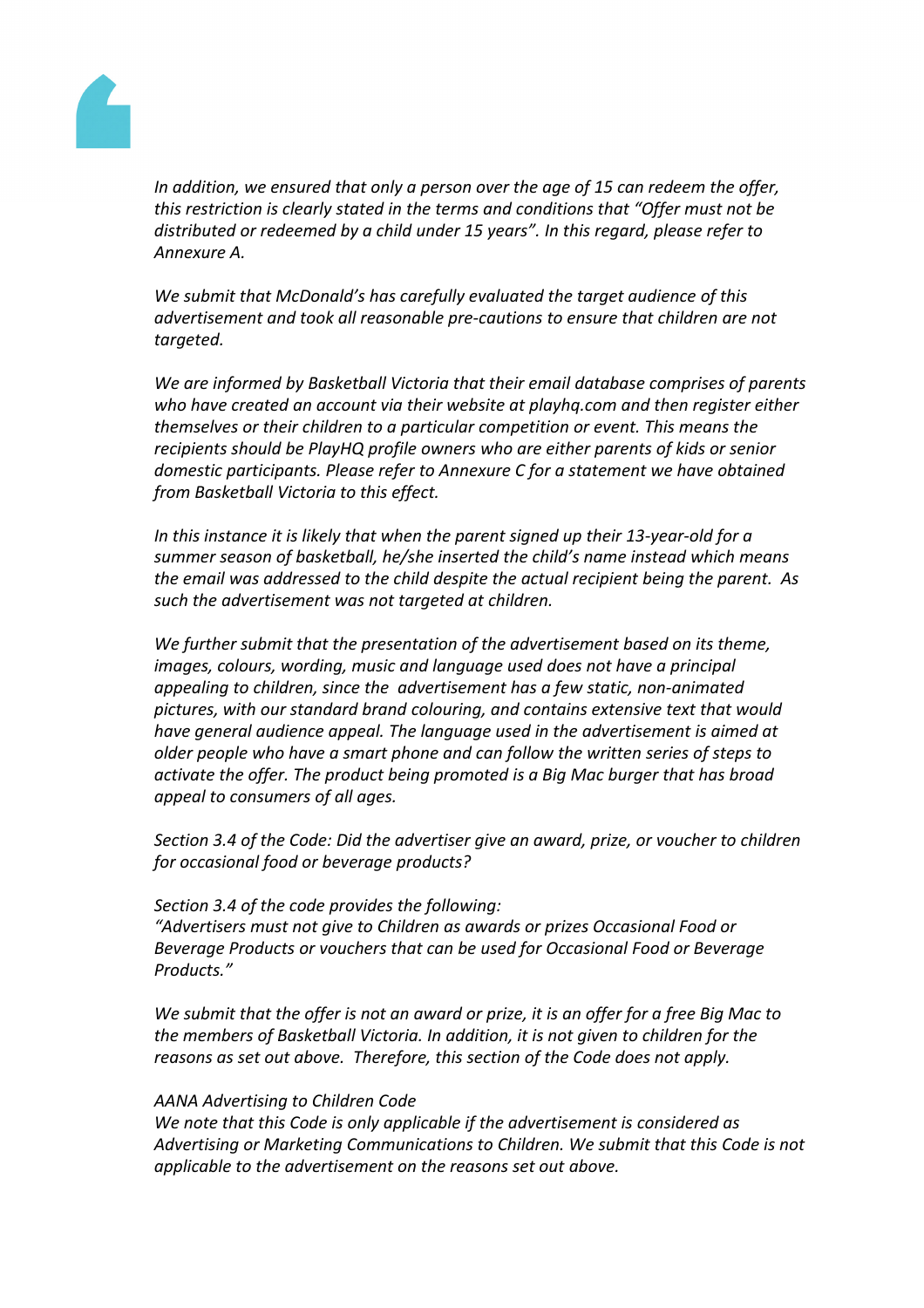

# *Section 2 of the AANA Code of Ethics*

*McDonald's does not believe the post is in breach of the following parts of section 2 of the Code of Ethics:*

- *• 2.1 – Discrimination or vilification;*
- *• 2.2 – Exploitative and degrading;*
- *• 2.3 – Violence;*
- *• 2.4 – Sex, sexuality and nudity;*
- *• 2.5 – Language;*
- *• 2.6 – Health and Safety; and*
- *• 2.7 – Distinguishable as advertising*

#### *Conclusion*

*For the reasons above McDonald's concludes that the email does not breach any of the AANA Codes and has taken all reasonable care and pre-cautionary measures to ensure that occasional food and beverages are not targeted at children. Therefore, McDonald's respectfully disagrees with the complaint and requests that the Panel dismiss the complaint.*

## **THE DETERMINATION**

The Ad Standards Community Panel (the Panel) considered whether this advertisement breaches the AANA Food and Beverages Advertising Code (the Food Code).

The Panel noted the complainant's concern that the advertisement is targeting unhealthy food to children.

The Panel viewed the advertisement and noted the advertiser's response.

The Panel noted that the complaint refers to the AFGC Quick Service Restaurant Industry Initiative for Responsible Advertising and Marketing to Children (QSRI) and details the manner in which the advertisement breaches that Initiative. The Panel noted that that Initiative had been superseded by the updated AANA Food and Beverages Code on November 1, 2021 and that the Panel's consideration of this case would be under the updated Code.

#### **Is the advertisement for an Occasional Food or Beverage Product?**

The Panel noted that the definition of Food or Beverage Product in the Food Code is: "food or beverages products which do not meet the Food Standards Australia Nutrient Profile Scoring Criterion as published from time to time by Food Standards Australia New Zealand".

The Panel noted the advertisement is promoting a free Big Mac. The Panel noted that the advertiser had not provided information about whether the product meets the FSANZ criteria. The Panel considered that if the product did meet the criteria the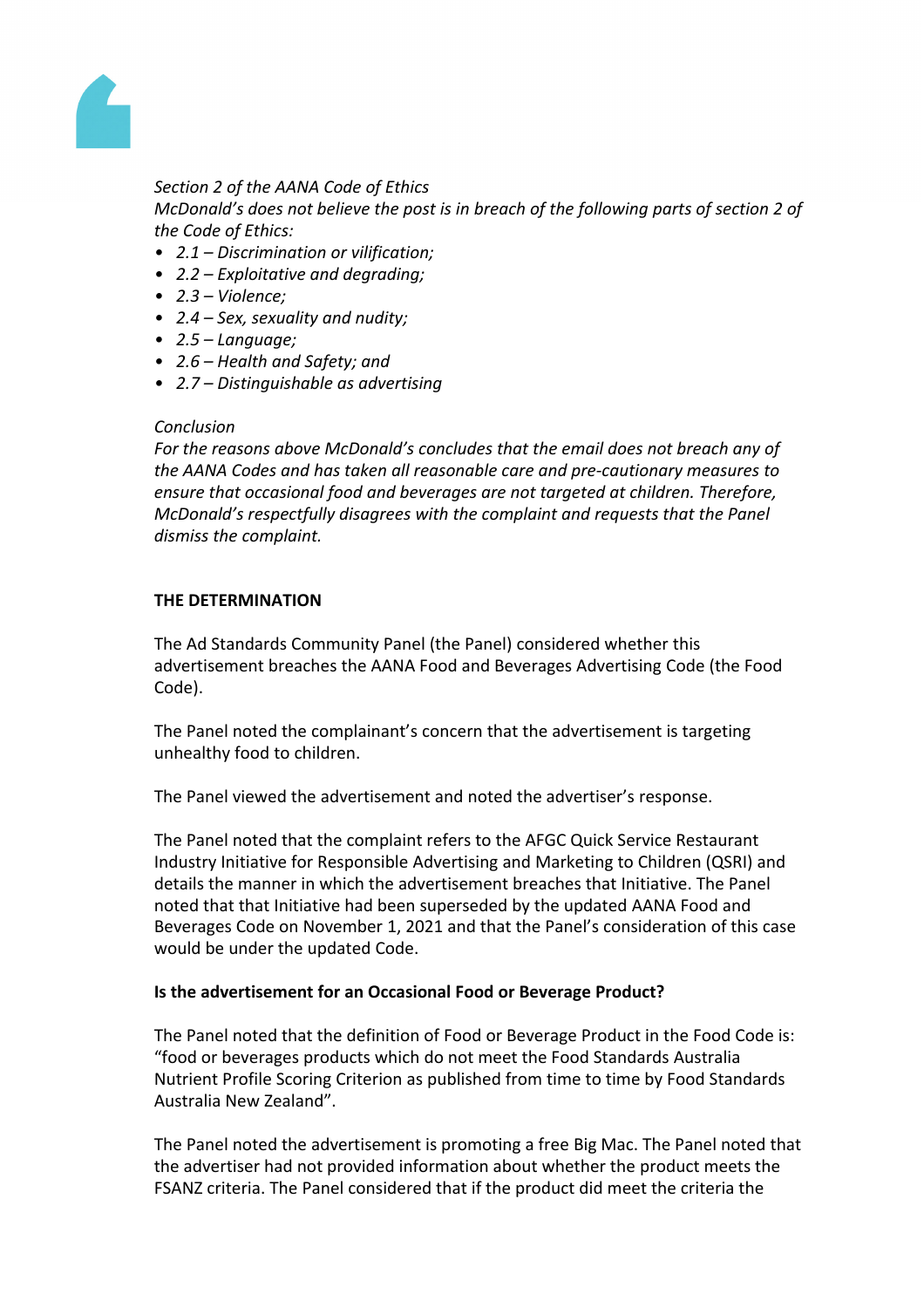

advertiser would likley have advised as much as the case would then be dismissed, and therefore concluded that the Big Mac product does not meet the FSANZ criteria and is an occasional food product.

# **Section 3.1 Advertising (including sponsorship advertising) of Occasional Food or Beverage Products must not target Children.**

The Panel noted that the Food Code defines "target children" as:

*"Target Children is determined by the context of the advertisement and the following three criteria:*

- *Nature and intended purpose of the product being promoted is principally or significantly appealing to Children;*
- *Presentation of the advertisement content (e.g. theme, images, colours, wording, music and language used) is principally appealing to Children;*
- *Expected average audience at the time or place the advertisement appears includes a significant proportion of Children."*

The Panel noted that the Practice Note provides guidance on the interpretation of "target children":

*"All three criteria will be considered by the Community Panel in determining whether or not advertising targets Children. The weighting given by the Community Panel to each of the three criteria will be determined on a case by case basis. In the event of a complaint being considered by the Community Panel, the advertiser should be in a position to provide details in terms of the nature and intended purpose of the product, the presentation of the advertisement content and the expected average audience at the time or place the advertisement appears.*

*"In relation to the third criteria, measures to determine if Children are likely to be a 'significant proportion' of the expected average audience may include one or a combination of the following:*

- $\bullet$  *Where data exists, 25% or more of the predicted audience will be Children. In relation to outdoor advertising, if across a campaign the data shows a predicted audience with less than 25% Children, and there is a Children's event or concert that is incidental to the ad placement, the audience of that incidental Children's concert or event will not be captured.*
- *C&P programmes.*
- *Programs, artists, playlists, video, movies, magazines or other content with significant appeal to Children (e.g. featuring personalities or characters popular with Children).*
- *Compliance with the Outdoor Media Association Placement Policy and Health & Wellbeing Policy which regulate the placement of advertising at primary and secondary schools which are locations where Children regularly and predictably gather. Where accurate program audience data is not available, the Community Panel may have regard to other factors listed above such as the*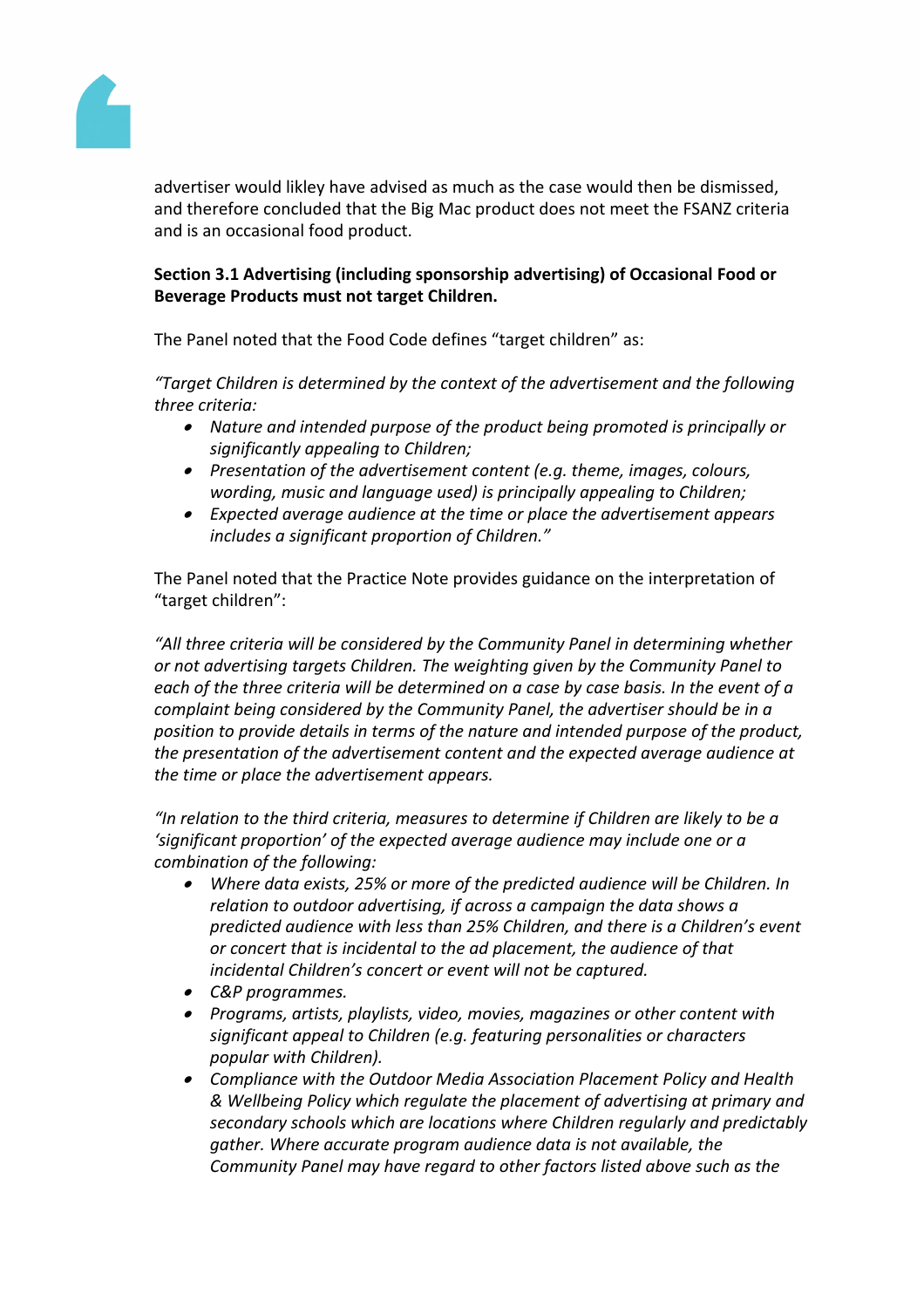

*program content, the time or the location where the advertisement is being shown (in line with the above provision)."*

The Panel further noted the Practice Note for this section of the Food Code which provides:

*"Advertisers must be able to demonstrate that they have evaluated or that care has been taken to evaluate the expected average audience composition before the placement of Occasional Food or Beverage advertisements to ensure they are not targeted at children. Where a meal deal is being advertised, each item in that meal deal must meet the Food Standards Australia Nutrient Profile Scoring Criterion, otherwise the advertisement will be considered to be for Occasional Food and Beverage Products."*

## **Point 1: Is the nature and intended purpose of the product principally or significantly appealing to children?**

The Panel considered that the promotion of a free Big Mac may be appealing to children however would be equally if not more appealing to adults. The Panel considered that the product would not be significantly appealing to children due to it being a plain burger with no toy.

The Panel considered that the product was not principally or significantly appealing to children.

# **Point 2: Is the content of the advertisement principally appealing to children?**

The Panel noted that to be within Section 3 of the Food Code the Panel must find that the advertisement is aimed in the first instance at children under 15.

# Is the theme of the advertisement principally appealing to children?

The Panel considered that the call to action in the advertisement is to redeem a voucher for a free burger through the mcmacca's app. The Panel considered that the theme of receiving a free product is of wide appeal and is not principally appealing to children.

## Are the visuals of the advertisement principally appealing to children?

The Panel noted this advertisement was an email. The Panel noted that the advertisement is quite plain with only generic icons showing a mobile phone, and a large simple image showing a person dunking a burger like a basketball. The Panel noted this image is largely red with yellow linework. The Panel considered that the red imagery was consistent with the colouring of the brand and was not in itself principally appealing to children. The Panel noted the remainder of the advertisement was plain text on a white background. Overall, the Panel considered the visuals of the advertisement would not be appealing to children.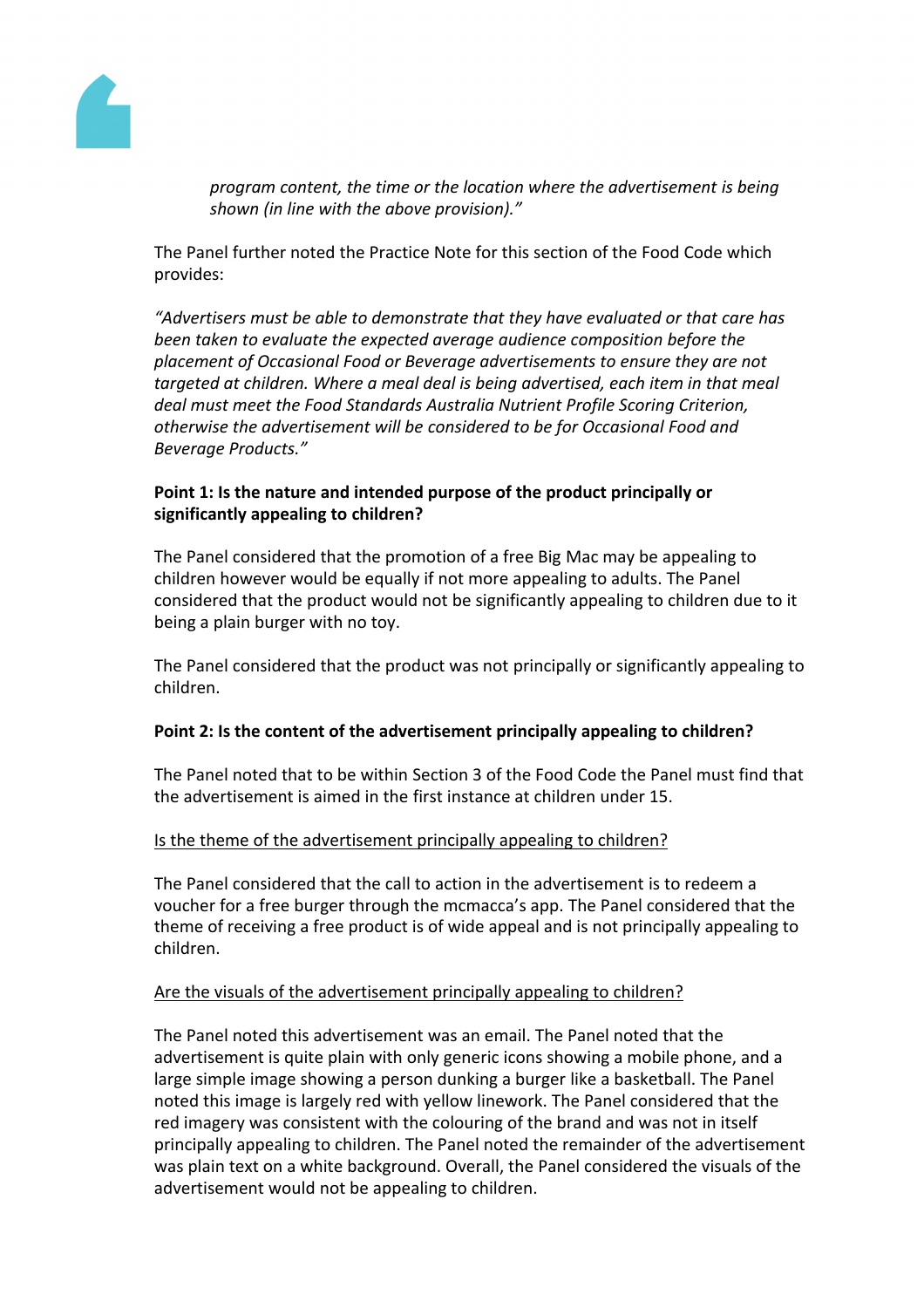

# Is the language/wording/music of the advertisement principally appealing to children?

The Panel noted that the language in the advertisement was quite simple, with a heading stating "Bounce into Macca's for your Free Big Mac" and further instructional text about how to access the offer. Overall, the Panel considered the language of the advertisement would not be appealing to children.

## Is the content of the advertisement overall principally appealing to children?

The Panel reiterated that it is essential that they consider all elements of the advertisement and to make a decision based on how all of the elements of the advertisement interact, and the overall impression that they make, in determining whether an advertisement is principally appealing to children.

The Panel considered that the overall impression of the advertisement was that it was promoting a free burger and providing instruction on redeeming the offer.

The Panel considered that the advertisement's content was not principally appealing to children under 15.

# **Point 3: Does the expected average audience of the advertisement include a significant proportion of children?**

The Panel noted that this advertisement was an email, and noted the complainant's concern that it was sent to a child under 13.

The Panel noted that this advertisement was emailed by Basketball Victoria.

The Panel noted the advertiser's response, specifically that clear instruction were provided to Basketball Victoria that the email must only be distributed to those over the age of 15, and that terms and conditions on the email state that the offer can only be redeemed by a person over the age of 15.

The Panel noted that it was unclear whether the 13 year old child involved in the complaint had an email account and received the email themselves, or if it was addressed to them but sent to the parents' email address.

The Panel considered that the advertiser had done everything in its power to comply with the provisions of the Code. The Panel noted that Basketball Victoria may wish to introduce some measures to ensure that the information used to send such promotions was accurate and that players under 15 are not inadvertently sent material intended for adults.

## **Section 3.1 conclusion**